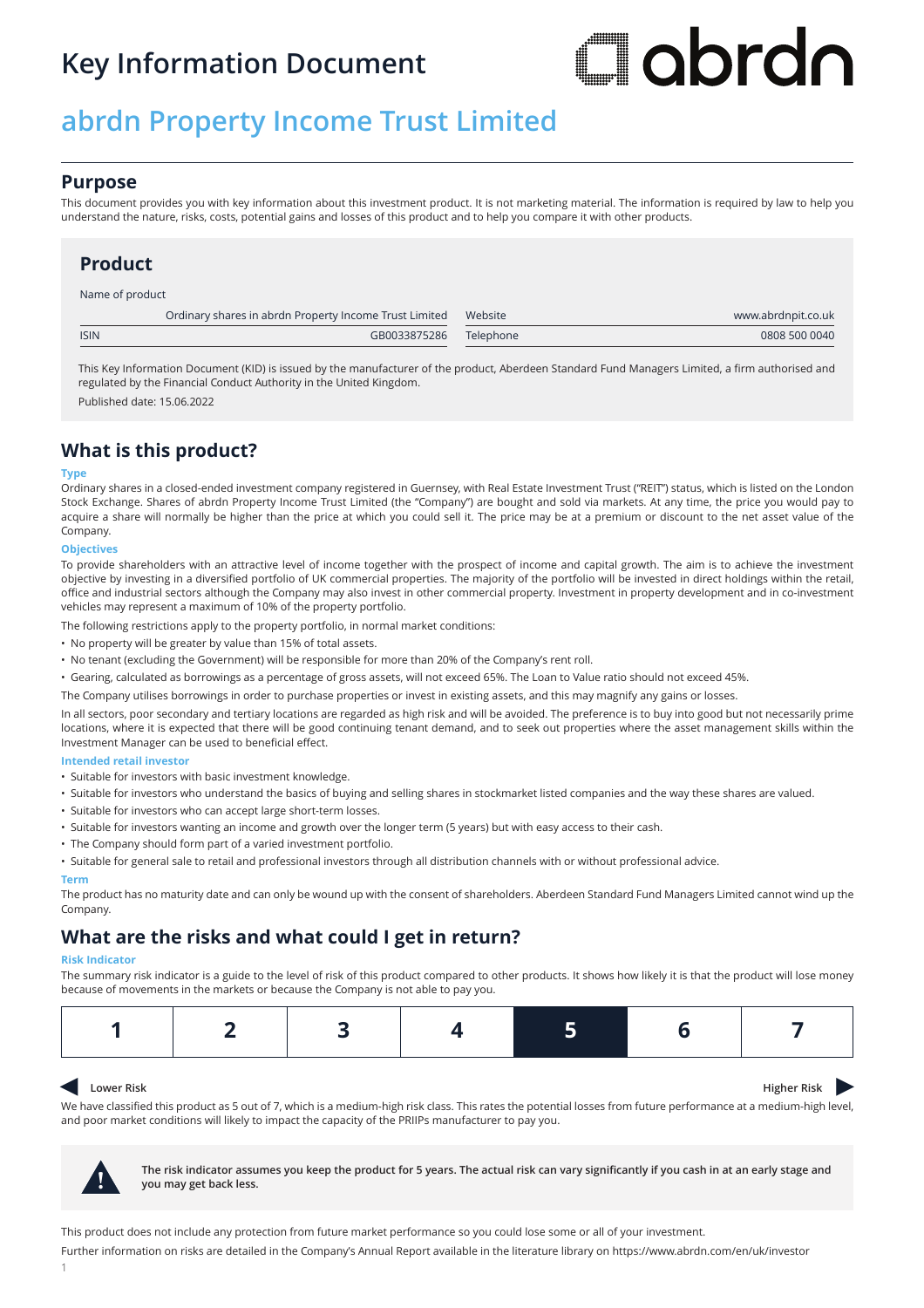#### **Performance Scenarios**

#### **Investment £10,000**

|                       |                                     |         |         | (Recommend<br>holding period) |  |
|-----------------------|-------------------------------------|---------|---------|-------------------------------|--|
| <b>Scenarios</b>      |                                     | 1 year  | 3 years | 5 years                       |  |
| Stress scenario       | What you might get back after costs | £116    | £2.486  | £1,515                        |  |
|                       | Average return each year            | -99%    | $-37%$  | $-31%$                        |  |
| Unfavourable scenario | What you might get back after costs | £6,373  | £4.185  | £3,002                        |  |
|                       | Average return each year            | $-36%$  | $-25%$  | $-21%$                        |  |
| Moderate scenario     | What you might get back after costs | £9.343  | £8.130  | £7,076                        |  |
|                       | Average return each year            | $-7%$   | $-7%$   | $-7%$                         |  |
| Favourable scenario   | What you might get back after costs | £13,630 | £15,718 | £16,597                       |  |
|                       | Average return each year            | 36%     | 16%     | 11%                           |  |

This table shows the money you could get back over the next 5 years, under different scenarios, assuming that you invest £10,000. The scenarios shown illustrate how your investment could perform. You can compare them with the scenarios of other products. The scenarios presented are an estimate of future performance based on evidence from the past on how the value of this investment varies, and are not an exact indicator. What you get will vary depending on how the market performs and how long you keep the investment/product. The stress scenario shows what you might get back in extreme market circumstances, and it does not take into account the situation where we are not able to pay you.

#### **Market developments in the future cannot be accurately predicted. The scenarios shown are only an indication of some of the possible outcomes based on recent returns. Actual returns could be lower.**

The figures shown include all the costs of the product itself but may not include all the costs that you pay to your broker, advisor or platform. The figures do not take into account your personal tax situation, which may also affect how much you get back.

## **What happens if the Company is unable to pay out?**

As a shareholder of the Company you would not be able to make a claim to the Financial Services Compensation Scheme in the event that the Company is unable to pay any dividends due to you, or if it were unable to pay any amounts due to you on the winding up of the Company.

## **What are the costs?**

The Reduction in Yield (RIY) shows what impact the total costs you pay will have on the investment return you might get. The total costs take into account one-off, ongoing and incidental costs.

The amounts shown here are the cumulative costs of the product itself, for three different holding periods. They include potential early exit penalties. The figures assume you invest £10,000. The figures are estimates and may change in the future.

#### **Costs over time**

The person selling you or advising you about this product may charge you other costs. If so, this person will provide you with information about these costs, and show you the impact that all costs will have on your investment over time.

#### **Investment £10,000**

| <b>Scenarios</b>                | If you cash in<br>after 1 year | If you cash in<br>after 3 years | If you cash in at the<br>end of the recommended<br>holding period |
|---------------------------------|--------------------------------|---------------------------------|-------------------------------------------------------------------|
| Total costs                     | £259                           | £714                            | £1,076                                                            |
| Impact on return (RIY) per year | 2.79%                          | 2.79%                           | 2.79%                                                             |

#### **Composition of Costs**

The table below shows:

• The impact each year of the different types of costs on the investment return you might get at the end of the recommended holding period.

• The meaning of the different cost categories.

• Other ongoing costs also includes borrowing costs and all other running costs incurred by the company.

#### **This table shows the impact on return per year**

| <b>One-off costs</b> | Entry costs                 | $0.00\%$ | The impact of the costs you pay when entering your investment.                              |  |  |
|----------------------|-----------------------------|----------|---------------------------------------------------------------------------------------------|--|--|
|                      | Exit costs                  | $0.00\%$ | The impact of the costs of exiting your investment when it matures.                         |  |  |
| <b>Ongoing costs</b> | Portfolio transaction costs | 0.78%    | The impact of the costs of us buying and selling underlying investments for<br>the product. |  |  |
|                      | Other ongoing costs         | 2.01%    | The impact of the costs that we take each year for managing your<br>investments.            |  |  |
| Incidental costs     | Performance Fees            | $0.00\%$ | The impact of a performance fee, where applicable.                                          |  |  |
|                      | Carried Interests           | $0.00\%$ | The impact of carried interests, where applicable.                                          |  |  |

The other ongoing costs set out above represent the costs of the Company including property operating expenses, administration costs associated with the ongoing running of a real estate investment trust and also the investment management fee. Financing costs of 1.14% are not included in the costs set out above.